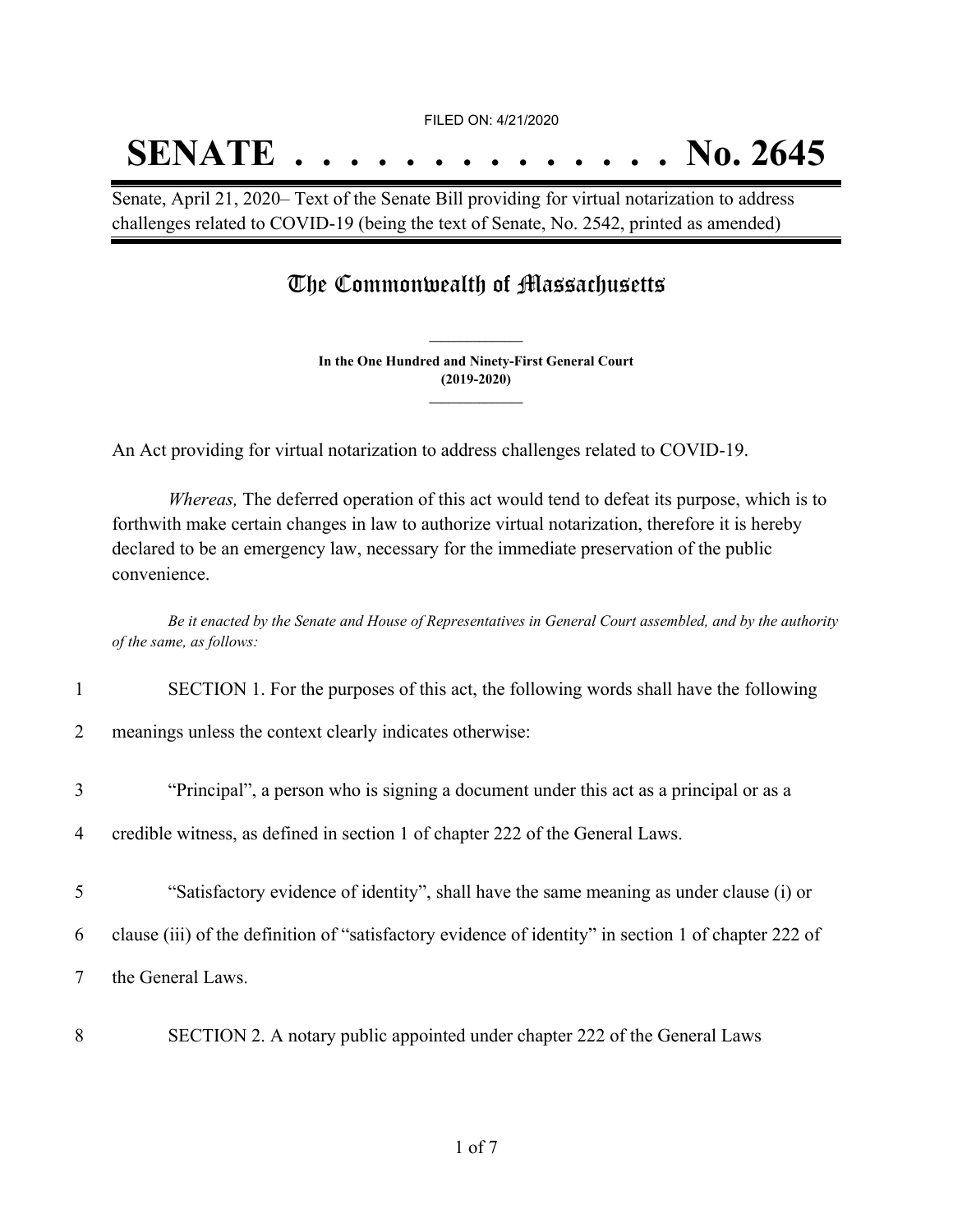may perform an acknowledgement, affirmation or other notarial act under said chapter 222 utilizing electronic video conferencing in real time as provided in this act. A principal in any such notarial act may act individually or in a representative capacity.

SECTION 3. (a) An acknowledgment, affirmation or other notarial act utilizing

 electronic video conferencing in accordance with this act shall be valid and effective if: (i) the notary public observes each principal's execution of a document; (ii) both the notary public and each principal are physically located within the commonwealth; (iii) each principal provides the notary public with satisfactory evidence of identity; provided, however, that if the principal is not a United States citizen, a valid passport or other government-issued identification credential that evidences the principal's nationality or residence and that bears the photographic image of the principal's face and signature shall constitute satisfactory evidence of identity; provided further, that if the satisfactory evidence of identity is a government-issued identification credential, the principal shall both visually display the principal's identification credential to the notary public during the video conference and also transmit to the notary public a copy of the front and back of the identification credential, either with the executed document or separately through electronic means; provided further, that if the principal's identification credential is a United States or foreign passport book, a copy of the front cover and page displaying the principal's photograph, name and signature shall be a sufficient copy; and provided further, that a copy of any such identification credential shall be retained for a period of 10 years by the notary public, who shall keep it secure and confidential in accordance with state and federal law; (iv) each principal makes the acknowledgment, affirmation or other act to the notary public, as appropriate; (v) a principal causes the executed document to be delivered to the notary public by delivery service, courier or other means in accordance with the notary public's instructions; and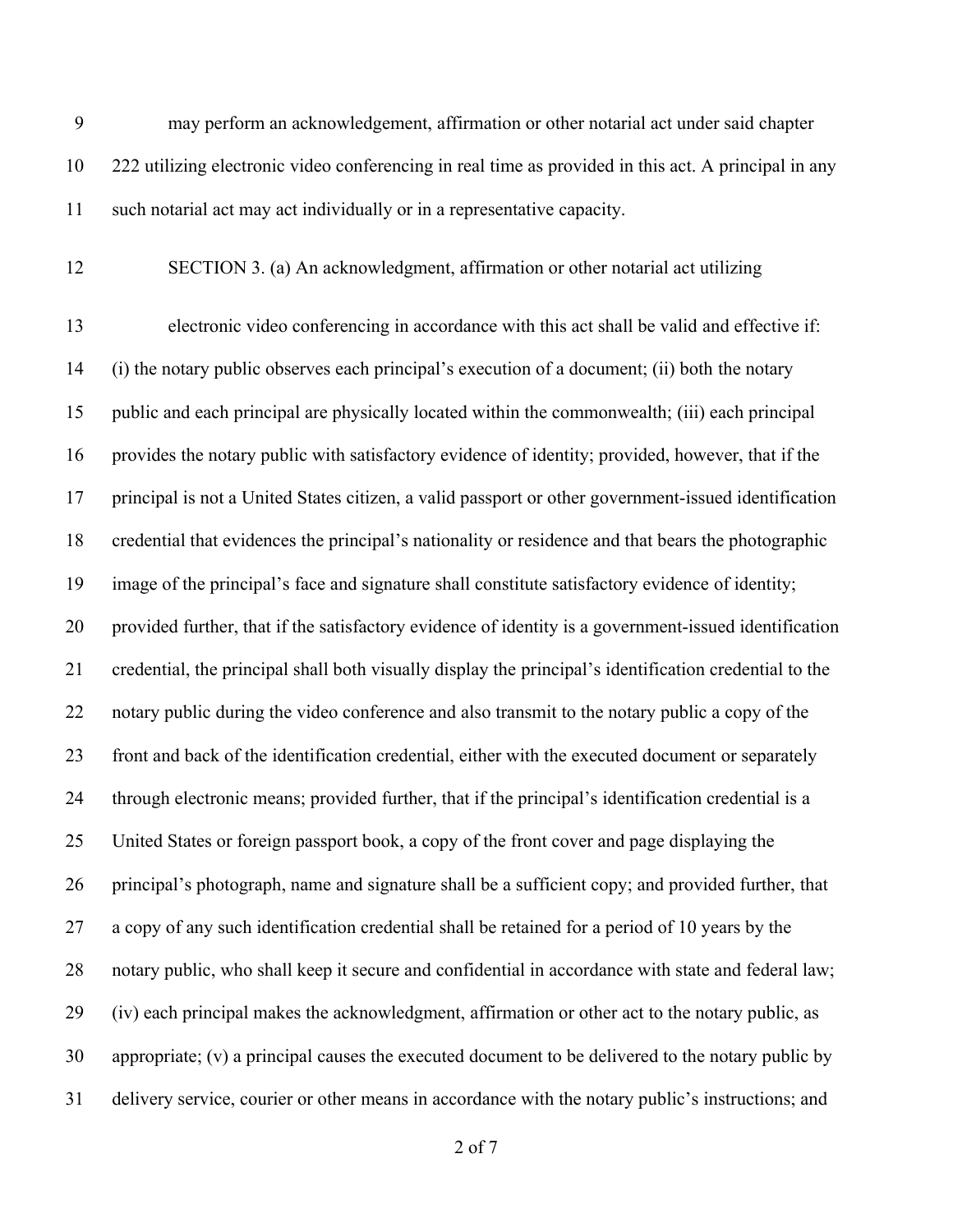(vi) if the document requiring notarization and executed in the course of closing a transaction involves a mortgage or other conveyance of title to real estate, upon receipt of the executed document, the notary public and each principal engage in a second video conference during which each principal verifies to the notary public that the document received by the notary public is the same document executed during the first video conference.

 During any video conference executed under this act, each principal shall also: (i) swear or affirm under the penalties of perjury that the principal is physically located within the commonwealth; and (ii) make a disclosure of any person present in the room with the principal and make that person viewable to the notary public.

 (b) Upon completion of the process under subsection (a), the notary public may affix the notary public's stamp and signature to the executed document, whereupon the notarial act shall be completed.

(c) The notarial certificate attached to the executed document shall include a recital

 indicating that the document was notarized remotely under this act. The certificate shall recite the county in which the notary public was located at the time that the notarial act was completed and shall recite the date that the notarial act was completed; provided, however, that the failure to include any of the recitals in this subsection shall not affect the validity or recordability of the document; and provided further, that with respect to a document being notarized in connection with a mortgage financing transaction, the notarial certificate may recite the date stated within the body of the document, even if that date precedes the date of completion of the notarial act.

(d) The notary public shall execute an affidavit confirming under the penalties of perjury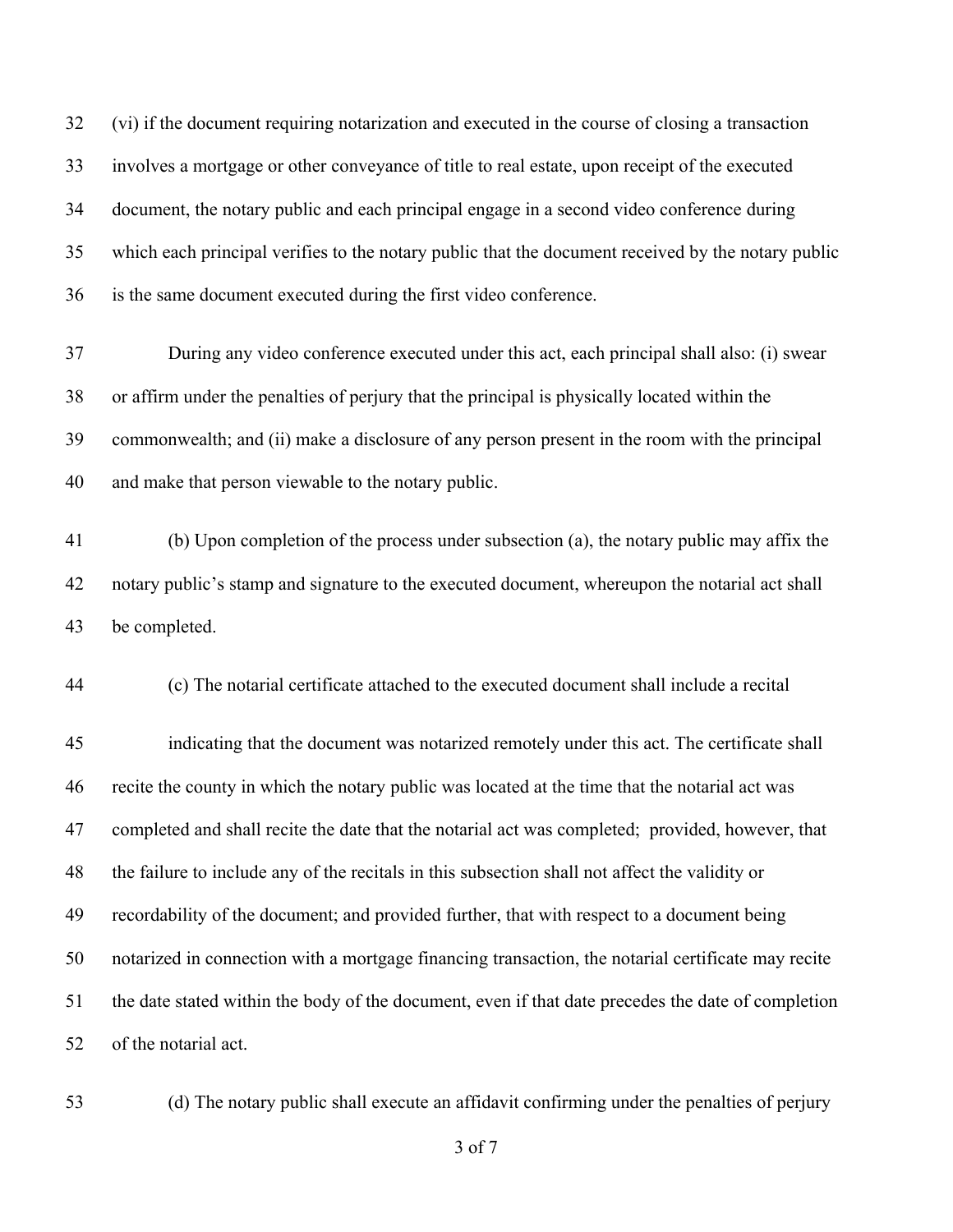| 54 | that the notary public has: (i) received a copy of each principal's current identification          |
|----|-----------------------------------------------------------------------------------------------------|
| 55 | credential                                                                                          |
| 56 | and visually inspected the credential during the initial video conference with the                  |
| 57 | principal, if                                                                                       |
| 58 | applicable; (ii) obtained each principal's verbal assent to any recording of the video              |
| 59 | conferences;                                                                                        |
| 60 | (iii) taken each principal's affirmations as to physical presence of the principal within the       |
| 61 | commonwealth; and (iv) been informed and noted on the affidavit any person present in               |
| 62 | the                                                                                                 |
| 63 | room, including a statement of the relationship of any person in the room to the principal.         |
| 64 | The                                                                                                 |
| 65 | affidavit shall be retained for a period of 10 years by the notary public.                          |
| 66 | (e) With respect to any will, nomination of guardian or conservator, caregiver                      |
| 67 | authorization affidavit, trust, durable power of attorney, health care proxy or authorization under |
| 68 | the federal Health Insurance Portability and Accountability Act of 1996, the document shall be      |
| 69 | complete when all original counterparts and the notary public's affidavit are compiled.             |
| 70 | SECTION 4. A document executed, acknowledged or notarized under this act, shall be a                |
| 71 | properly executed, acknowledged and notarized document for all legal purposes in the                |
| 72 | commonwealth, including, but not limited to, for recording with the registry of deeds of any        |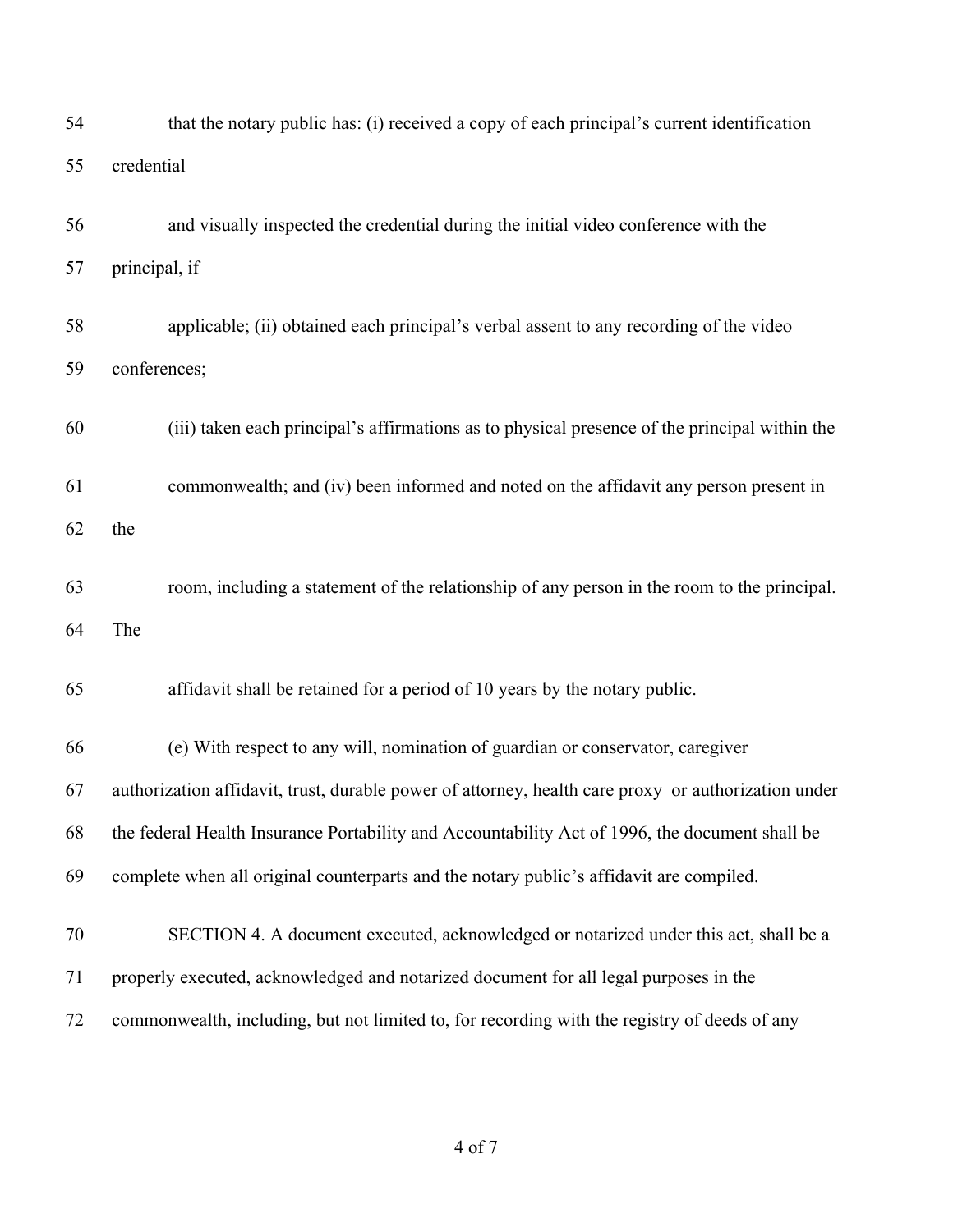| 73 | county, for filing as a valid will and for filing or recording with any other state, local or     |
|----|---------------------------------------------------------------------------------------------------|
| 74 | federal                                                                                           |
| 75 | agency, court, department or office. With respect to any such document recorded in a              |
| 76 | registry of                                                                                       |
| 77 | deeds or filed with a registry district of the land court: (i) the affidavit required pursuant    |
| 78 | to                                                                                                |
| 79 | subsection (d) of section 3 shall not be required to be recorded or filed; and (ii) a             |
| 80 | principal's being subsequently determined to have been physically located outside of the          |
| 81 | commonwealth during any video conference or a principal's having failed to accurately disclose    |
| 82 | the presence or identity of others in the room during any video conference, in either case, shall |
| 83 | not constitute grounds to set aside the title to real property acquired by an arm's length third- |
| 84 | party mortgagee or purchaser for value.                                                           |
| 85 | The expiration, repeal or amendment of this act shall not affect the validity of a notarial       |
| 86 | act completed while this act is in effect and performed in accordance with the terms of           |
| 87 | the act.                                                                                          |
| 88 | SECTION 5. The signature of any witness who participates in the electronic video                  |
| 89 | conference and whose signature is notarized under this act shall be valid as if the witness       |
| 90 | had been present to sign in person. A document signed on multiple pages or in multiple locations  |
| 91 | within the commonwealth or in multiple counterparts shall be valid and effective if it is         |
| 92 | otherwise in conformity with this act.                                                            |
|    |                                                                                                   |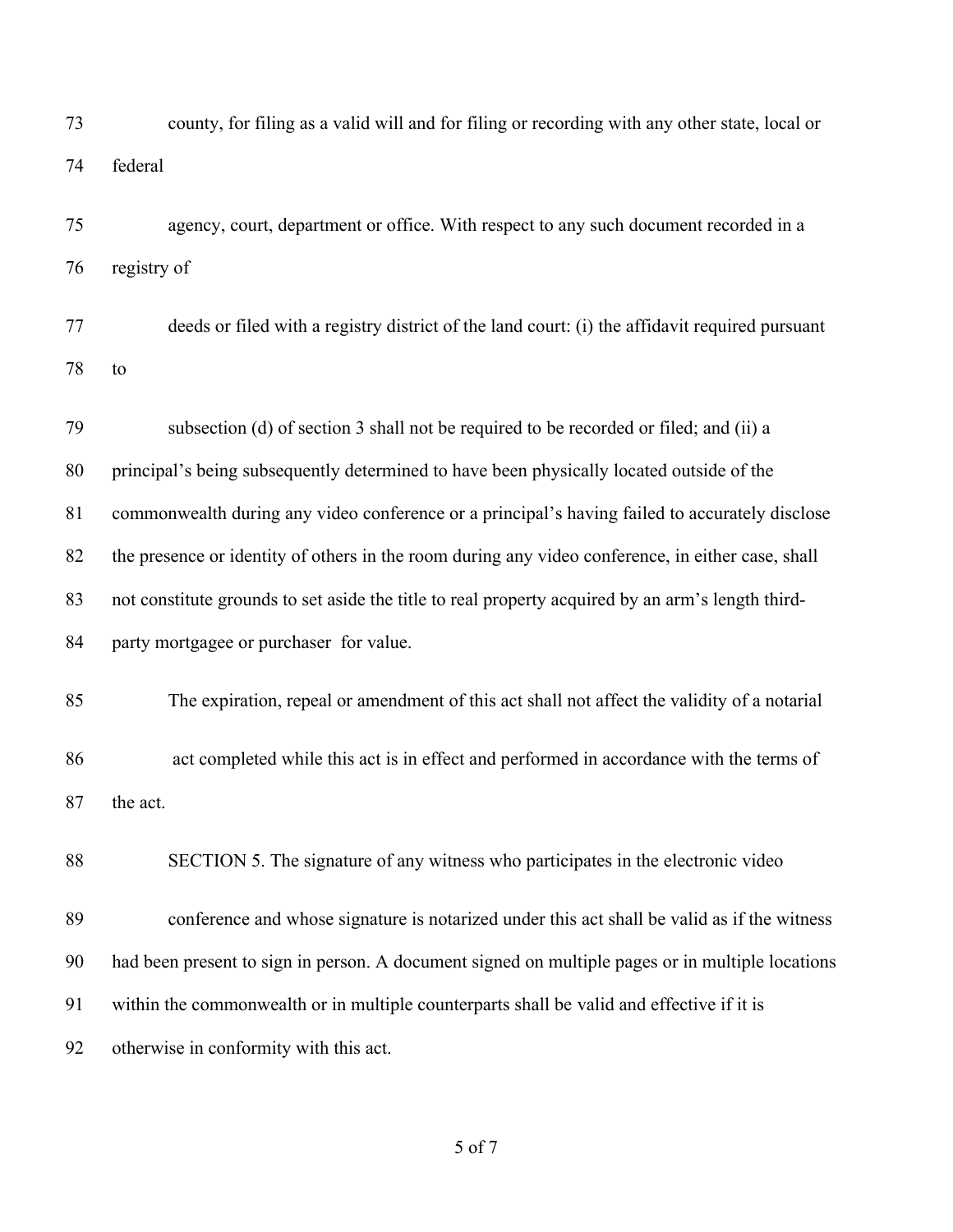authorizing or prohibiting the practice of law, including, but not limited to, the requirement that the closing of a transaction involving a mortgage or other conveyance of title to real estate may only be conducted by an attorney duly admitted to practice law in the commonwealth.

SECTION 6. (a) Nothing in this act shall affect any law or regulation governing,

 (b) Notwithstanding any provision of this act to the contrary, with respect to any document requiring notarization and executed in the course of closing a transaction involving a mortgage or other conveyance of title to real estate or with respect to any will, nomination of guardian or conservator, caregiver authorization affidavit, trust, durable power of attorney, health care proxy or authorization under the federal Health Insurance Portability and Accountability Act of 1996: (i) only a notary public appointed pursuant to chapter 222 of the General Laws

 who is an attorney licensed to practice law in the commonwealth, or a paralegal under the direct supervision of such an attorney, shall perform an acknowledgement, affirmation or other notarial act utilizing electronic video conferencing in real time as provided in this act; and

 (ii) if the notary public is a paralegal, any copy of a principal's identification credential required to be retained pursuant to subsection (a) of section 3 and the affidavit required pursuant to subsection (d) of said section 3 shall be retained by the notary public's supervising attorney.

 (c) Notwithstanding any provision of this act to the contrary, with respect to a document executed in the course of closing a transaction involving a mortgage or other conveyance of title to real estate, if a principal proves their identity by government-issued identification credential in accordance with subsection (a) of section 3 and the principal is not otherwise personally known to the notary public, the principal shall display a secondary form of identification containing the principal's name to the notary public during the initial video conference. The secondary form of